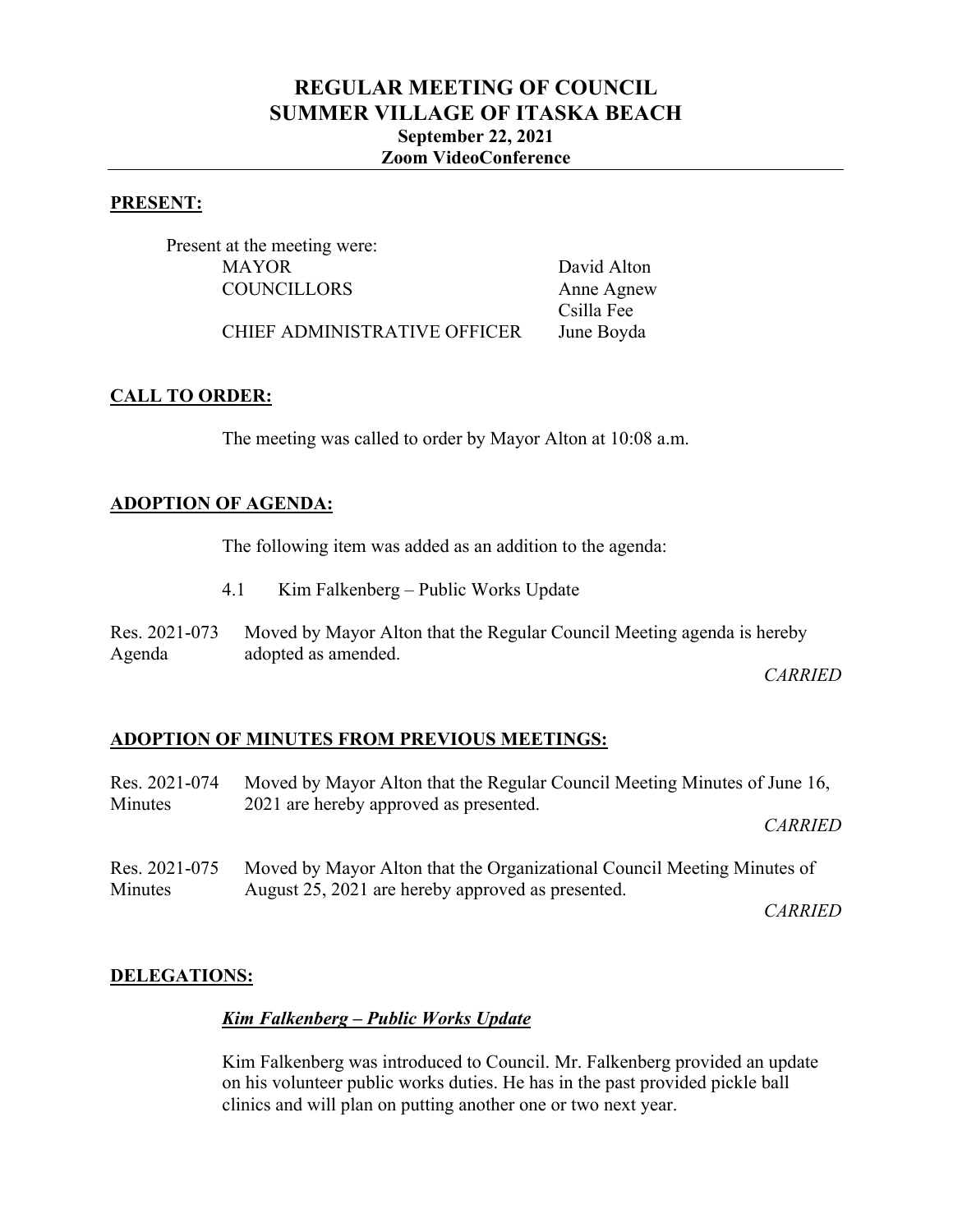Mr. Falkenberg patrols the Summer Villages to review items such as dead trees falling on the road, and monitored the water in the ditches during spring run-off.

Mr. Falkenberg picked up the new buoys this year, and assisted with getting the solar radar speed signs installed.

# **BYLAWS and POLICIES:**

### *2021-04 Fees Bylaw*

| Res.2021-076<br><b>Bylaw</b> | Moved by Councillor Fee that Bylaw #2021-04 is hereby given first reading.                                                                                         |
|------------------------------|--------------------------------------------------------------------------------------------------------------------------------------------------------------------|
|                              | <b>CARRIED</b>                                                                                                                                                     |
| Res.2021-077<br><b>Bylaw</b> | Moved by Councillor Agnew that Bylaw #2021-04 is hereby given second<br>reading.                                                                                   |
|                              | <b>CARRIED</b>                                                                                                                                                     |
| Res.2021-078<br><b>Bylaw</b> | Moved by Councillor Fee that approval is hereby granted for the presentation of<br>Bylaw #2021-04 for third reading at this meeting.<br><b>CARRIED UNANIMOUSLY</b> |
|                              |                                                                                                                                                                    |
|                              | <b>CARRIED</b>                                                                                                                                                     |
|                              | <b>Development Officer Agreement</b>                                                                                                                               |
| Res.2021-080<br>Agreement    | Moved by Mayor Alton that the Service Agreement with Imai Thomas Welch is<br>hereby approved.                                                                      |
|                              | <b>CARRIED</b>                                                                                                                                                     |
| <b>BUSINESS:</b>             |                                                                                                                                                                    |
|                              | <b>Goals and Objectives</b>                                                                                                                                        |

Res. 2021-081 Planning Moved by Councillor Fee that the Goals and Objectives were updated by Council.

*CARRIED*

# *Speed Bumps*

| Res.2021-082 | Moved by Councillor Agnew that the speed bumps are to be installed with a |
|--------------|---------------------------------------------------------------------------|
| Public Works | wider gap to make it easier for bikers to use the road next year.         |

*CARRIED*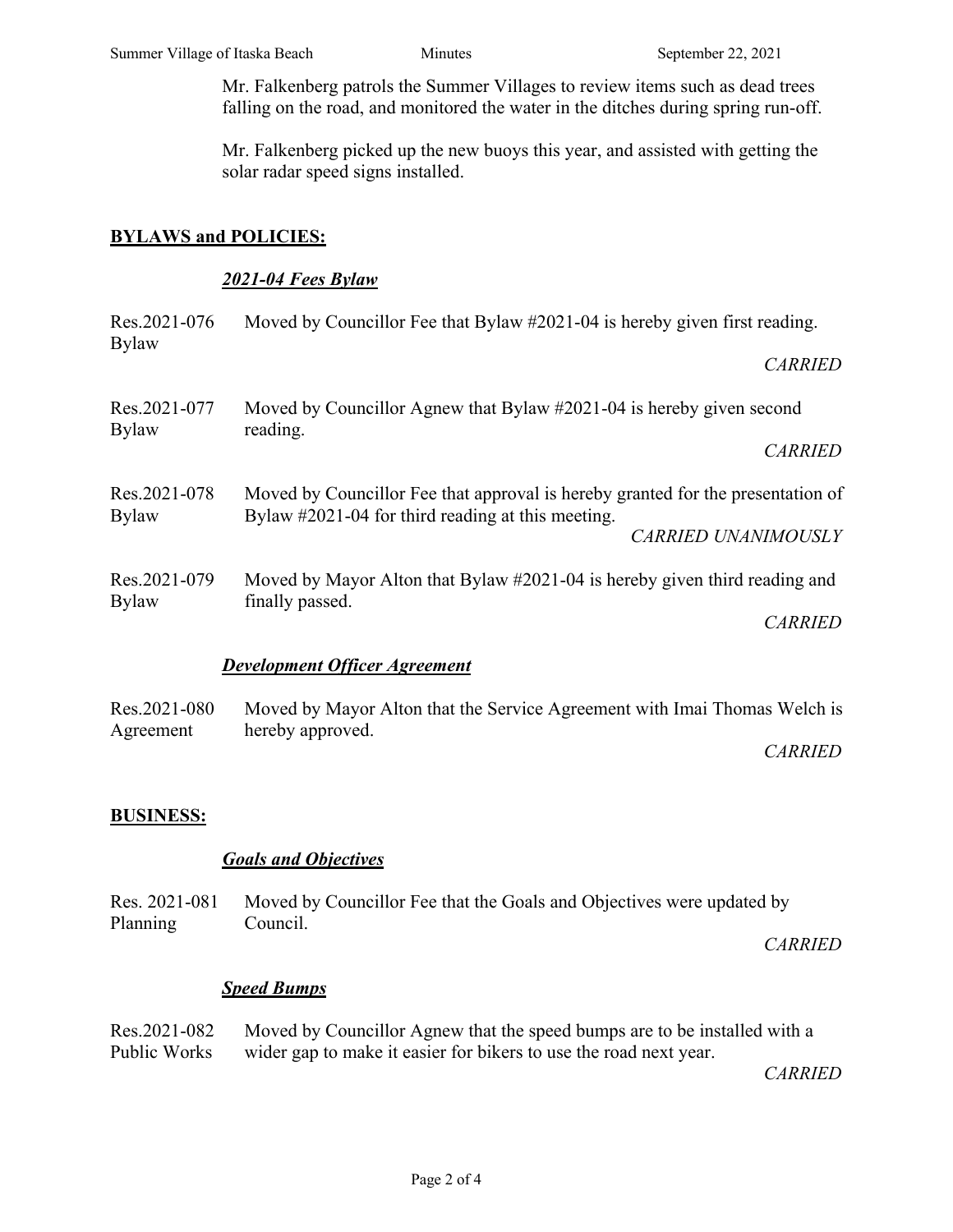#### *Stormwater Masterplan*

Council met with Ryan Betker and David Brown from McElhanney on September 20, 2021.

Res. 2021-083 Public Works Moved by Mayor Alton that the topic be brought back to the next Regular Meeting once McElhanney has put together their report.

*CARRIED*

### *Environmental Planting Project*

Res. 2021-084 Public Works Moved by Mayor Alton that the topic be brought back to the next Regular Meeting once McElhanney has put together their report.

*CARRIED*

#### **COUNCIL REPORTS:**

Mayor Alton was pleased with the new bridge installed by Schlosser Park, and thanked Archie Deering for his assistance with this project.

Councillor Agnew and Counciller Fee have been completing their Munis101 training.

# **CAO REPORT:**

# *Chief Administrative Officer Report*

Res. 2021-085 Report Moved by Councillor Fee that the Chief Administrative Officer report is hereby accepted.

*CARRIED*

#### *Development Officer – April - June, 2021 Memo*

Res. 2021-086 Report Moved by Mayor Alton that the Development Officer report is hereby accepted.

*CARRIED*

# **FINANCIAL REPORTS:**

#### *Financial Statements – August 31, 2021*

Res. 2021-087 Finance Moved by Councillor Agnew that the Balance Sheet ending August 31, 2021, and the Income / Expense Statements for January 1 – August 31, 2021 are hereby approved.

*CARRIED*